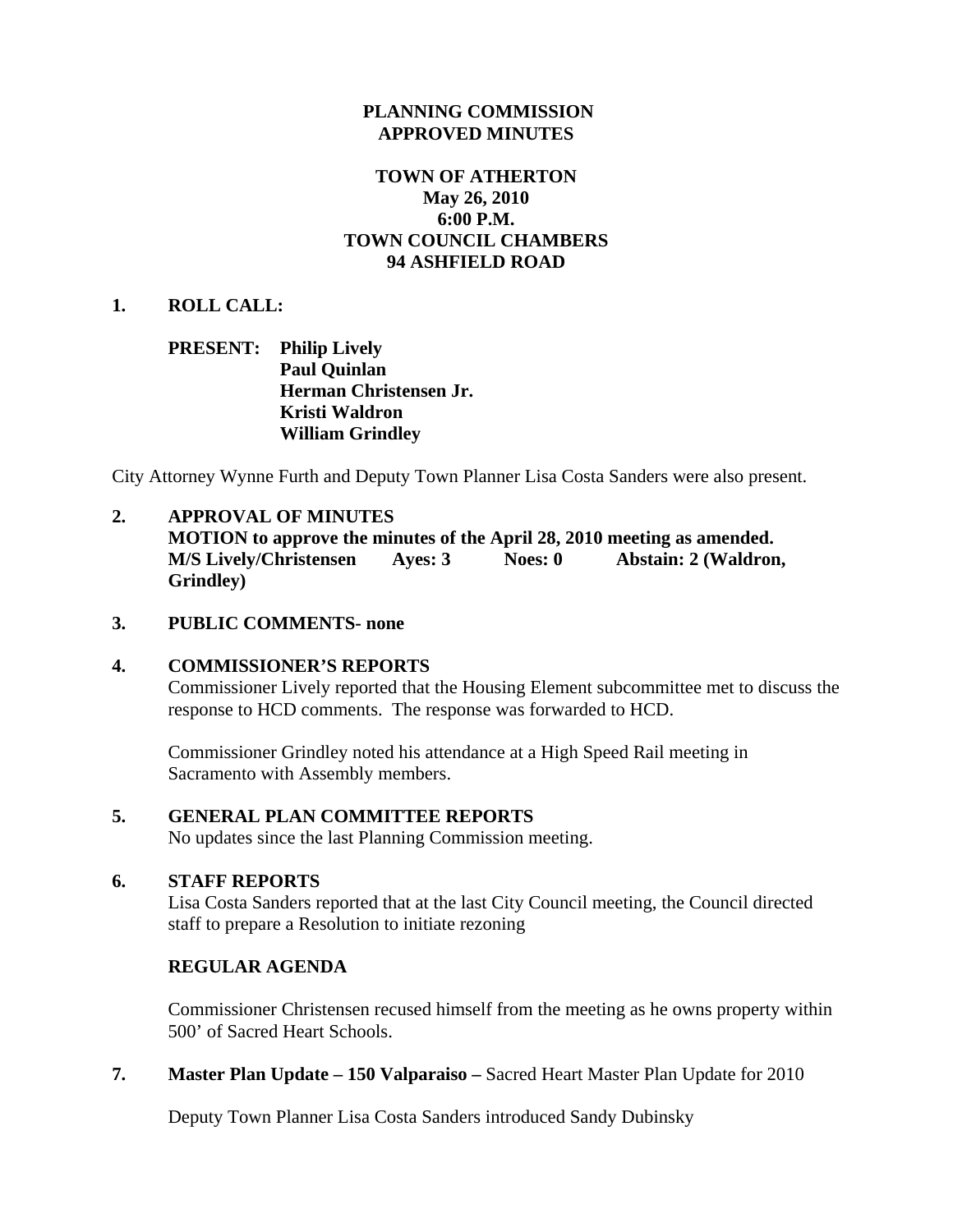Sandy Dubinsky reviewed the differences between the 2010 Master Plan and the 2009 Master Plan. She noted the new items relating to the St. Joseph's buildings, including the two new bike lanes on the property and the entrance from Park and Elena moved closer to Emilie and Park. The fire lane will serve dual purpose. The tennis courts will be removed and one smaller court will be added. They will use Park Lane as the main entrance and will widen the distance between the entrance and exit approximately 200'. On the St. Joseph's side of the campus, the location of the soccer and baseball fields will be flipped. She also noted new concession/restroom building of approximately 1,900 square feet.

Commissioner Waldron asked where the toddler building will be located. Ms. Dubinsky responded that is would be located closer to Spieker building with a small fenced yard facing Emilie.

Commissioner Lively asked if the hours of usage could be changed on page 4 to "sunset". Ms. Dubinsky agreed.

Commissioner Lively noted that he walked the site on several occasions and asked about the trees in the center of the site. Ms. Dubinsky distributed an exhibit showing heritage trees. She noted that for the West Fields project, at least 15 oak trees will remain and that no heritage trees will be removed for the field re-alignment. The noted they will be cleaning the area for the extension of the parking lot and relocating olive trees. On the S. Joseph side, Ms. Dubinsky noted that they placed a high emphasis on preserving trees with the architectural design. She noted that this is the plan that best fits the site. Tree #1 is in poor condition based on the arborist report. Tree #2 is in fair condition. The architect is saving as many trees as possible

# **MOTION to receive the Master Plan update for filing.**

**M/S Lively/ Waldron Ayes: 4 Noes: 0** 

**8. Draft Environmental Impact Report for the Sacred Heart School Master Plan – 150 Valparaiso –** Environmental Impact Report for the implementation of the West Fields Project and the St. Joseph's School Project.

Deputy Town Planner Lisa Costa Sanders indicated the purpose of this meeting is to receive comments on the Draft Environmental Impact Report.

It was determined that the public review and comment period would be extended to June 2, 2010.

### **MOTION to accept comments.**

**M/S Lively/ Quinlan Ayes: 4 Noes: 0**